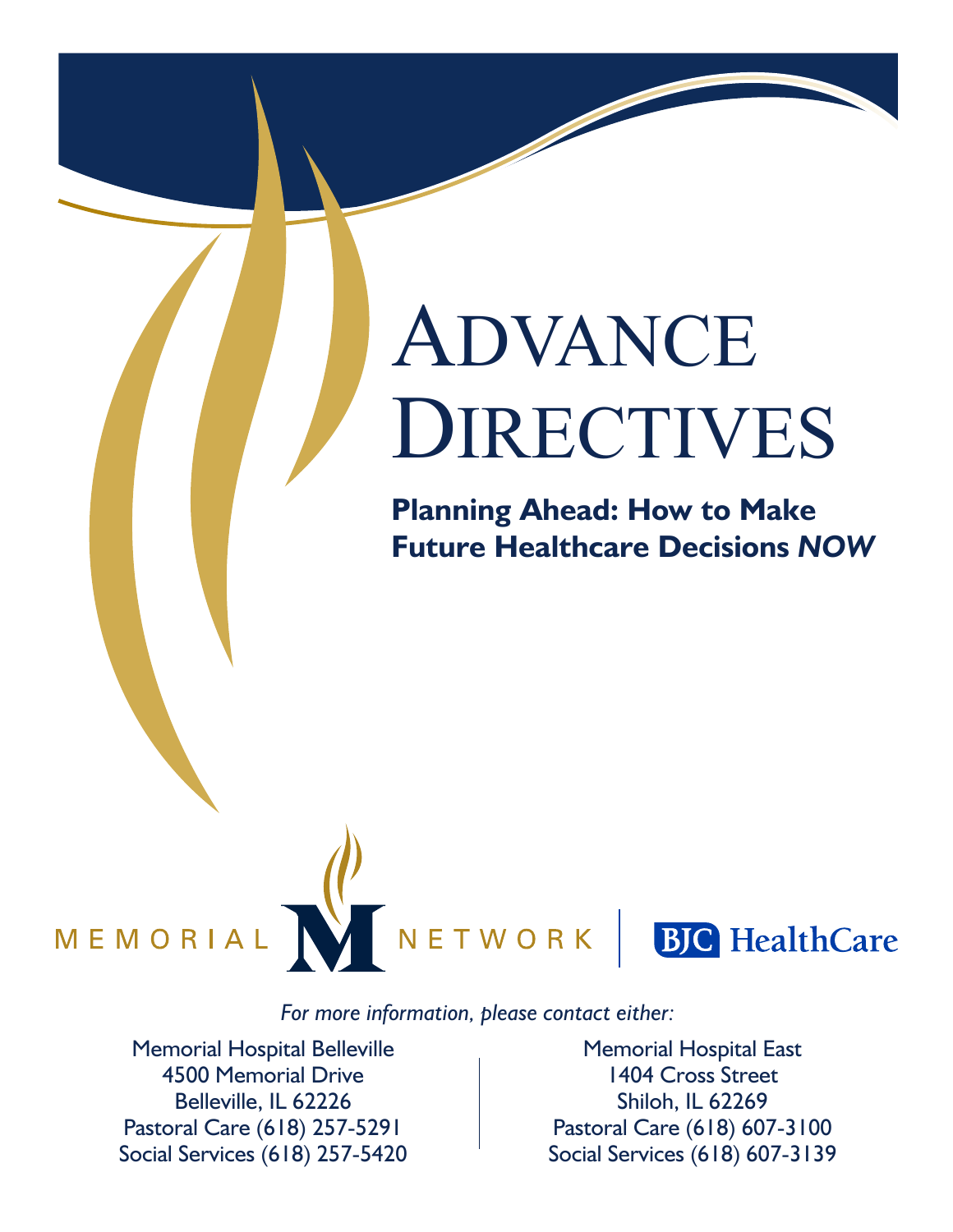MEMORIAL NETWORK | **BJC** HealthCare

Thank you for entrusting your healthcare needs to The Memorial Network. Memorial wants you and your family to know about Memorial's policy to comply with the law. You have the right to make decisions regarding your care. In support of this policy, Memorial recognizes your right to:

- 1. Make informed decisions about your health care.
- 2. Accept or refuse treatment.
- 3. Make decisions about end of life care.
- 4. Complete or not complete advance directives. You will not be discriminated against nor will your care be dependent on your completing an Advance Directive.

An Advance Directive in Illinois includes a Healthcare Power of Attorney, Living Will, Practitioner Orders for Life-Sustaining Treatment (POLST), and Mental Health Power of Attorney. The Health Care Power of Attorney and Living Will forms are available in this booklet. However, the POLST and Mental Health POA forms are available upon request.

This booklet contains legal statements from the Illinois Department of Public Health on the various types of Advance Directives. In order to assist you, the booklet contains common questions and answers along with the forms should you decide to complete them.

If you decide to complete the forms, please provide a copy to a representative so that we can place a copy on your chart for this visit and future visits. If you change any part of your advance directive, it is important that you notify your care providers by providing them updated copies. Finally, if you or your family have any questions about Memorial's Advance Directive policy, our staff will refer you to personnel who may assist you.

Sincerely,

Tuesd Hallow

Terri Halloran, RN, PhD Vice President, Patient Care Services/CNO Administrator, Memorial Care Center

Laeredi Hollscher

Cassidy Hoelscher, MHA, LNHA, LPTA

 $XH2Q$ 

Jeffrey Dossett, Administrator Memorial Hospital East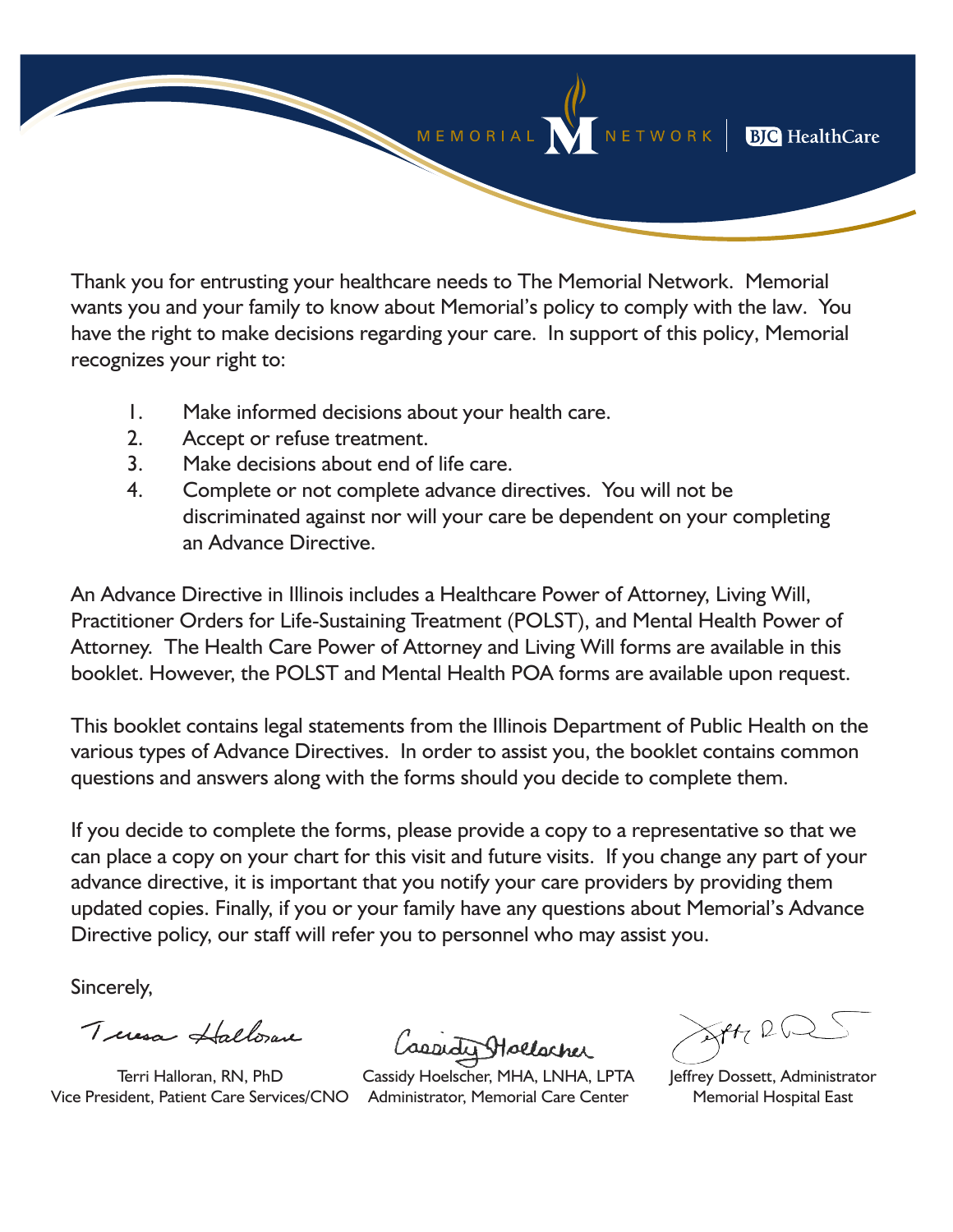#### **NOTICE TO THE INDIVIDUAL SIGNING THE POWER OF ATTORNEY FOR HEALTH CARE**

No one can predict when a serious illness or accident might occur. When it does, you may need someone else to speak or make health care decisions for you. If you plan now, you can increase the chances that the medical treatment you get will be the treatment you want.

In Illinois, you can choose someone to be your "health care agent." Your agent is the person you trust to make health care decisions for you if you are unable or do not want to make them yourself. These decisions should be based on your personal values and wishes.

It is important to put your choice of agent in writing. The written form is often called an "advance directive." You may use this form or another form, as long as it meets the legal requirements of Illinois. There are many written and on-line resources to guide you and your loved ones in having a conversation about these issues. You may find it helpful to look at these resources while thinking about and discussing your advance directive.

#### **WHAT ARE THE THINGS I WANT MY HEALTH CARE AGENT TO KNOW?**

The selection of your agent should be considered carefully, as your agent will have the ultimate decision making authority once this document goes into effect. In most instances, this will be after you are no longer able to make your own decisions. While the goal is for your agent to make decisions that keep with your preferences, in the majority of circumstances, that is what happens. Please know that the law does allow your agent to make decisions to direct or refuse health care interventions or withdraw treatment. Your agent will need to think about conversations you have had, your personality, and how you handled important health care issues in the past. Therefore, it is important to talk with your agent and your family about such things as:

- a) What is most important to you in your life?
- b) How important is it to you to avoid pain and suffering?
- c) If you had to choose, is it more important to you to live as long as possible, or to avoid prolonged suffering or disability?
- d) Would you rather be at home or in a hospital for the last days or weeks of your life?
- e) Do you have religious, spiritual, or cultural beliefs that you want your agent and others to consider?
- f) Do you wish to make a significant contribution to medical science after your death through organ or whole body donation?
- g) Do you have an exisiting advanced directive, such as a living will, that contains your specific wishes about health care that is only delaying your death? If you have another advance directive, make sure to discuss with your agent the directive and the treatment decisions contained within that outline your preferences. Make sure that your agent agrees to honor the wishes expressed in your advance directive.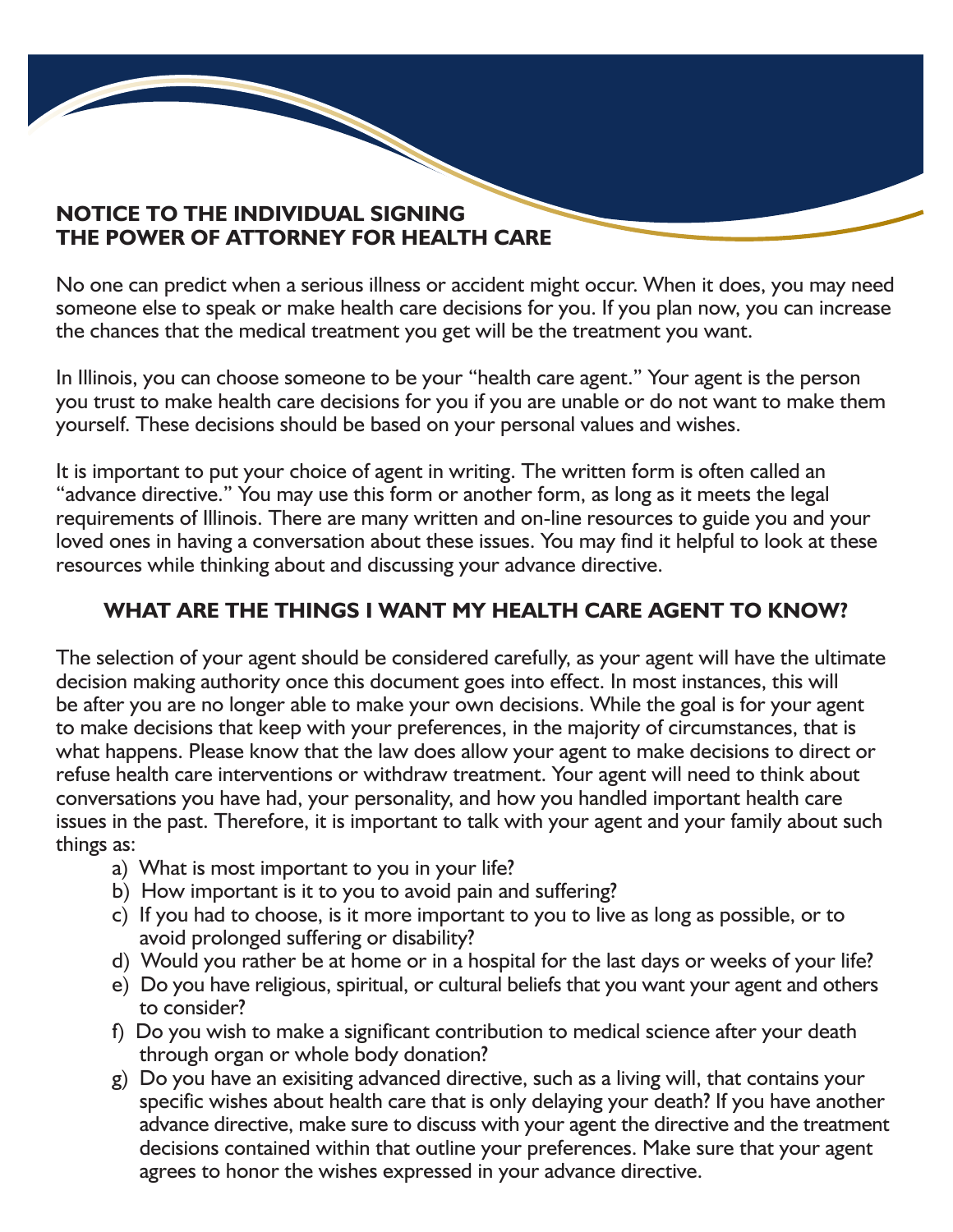#### **WHAT KIND OF DECISIONS CAN MY AGENT MAKE?**

If there is ever a period of time when your physician determines that you cannot make your own health care decisions, or if you do not want to make your own decisions, some of the decisions your agent could make are to:

- a) Give permission for medical tests, medicines, surgery, or other treatments.
- b) Choose where you receive care and which physicians and others provide it.
- c) Decide to authorize, refuse, or withdraw treatment, even if it means that you will die. You may choose to include guidelines and/or restrictions to your agent's authority.
- d) Agree or decline to donate your organs or your whole body if you have not already made this decision yourself. This could include donation for transplant, research, and/ or education. You should let your agent know whether you are registered as a donor in the First Person Consent registry maintained by the Illinois Secretary of State or whether you have agreed to donate your whole body for medical research and/or education.
- e) Decide what to do with your remains after you have died, if you have not already made plans.
- f) Talk with your other loved ones to help come to a decision (but your designated agent will have the final say over your other loved ones).
- g) Have complete access to your medical and mental health records and the authority to share them with others as needed.
- h) Communicate with your physician(s) and other health care providers on any matter and has the ability to require an opinion as to whether or not you lack the ability to make decisions for yourself.

#### **Your agent is not automatically responsible for your health care expenses.**

#### **WHOM SHOULD I CHOOSE TO BE MY HEALTH CARE AGENT?**

You can pick a family member, but you do not have to. Your agent will have the responsibility to make medical treatment decisions, even if other people close to you might urge a different decision. The selection of your agent should be done carefully, as he or she will have ultimate decision-making authority for your treatment decisions once you are no longer able to voice your preferences. Choose a family member, friend, or other person who:

- a) Is at least 18 years old;
- b) Knows you well;
- c) You trust to do what is best for you and is willing to carry out your wishes, even if he or she may not agree with your wishes;
- d) Would be comfortable talking with and questioning your physicians and other health care providers;
- e) Would not be too upset to carry out your wishes if you became very sick; and
- f) Can be there for you when you need it and is willing to accept this important role.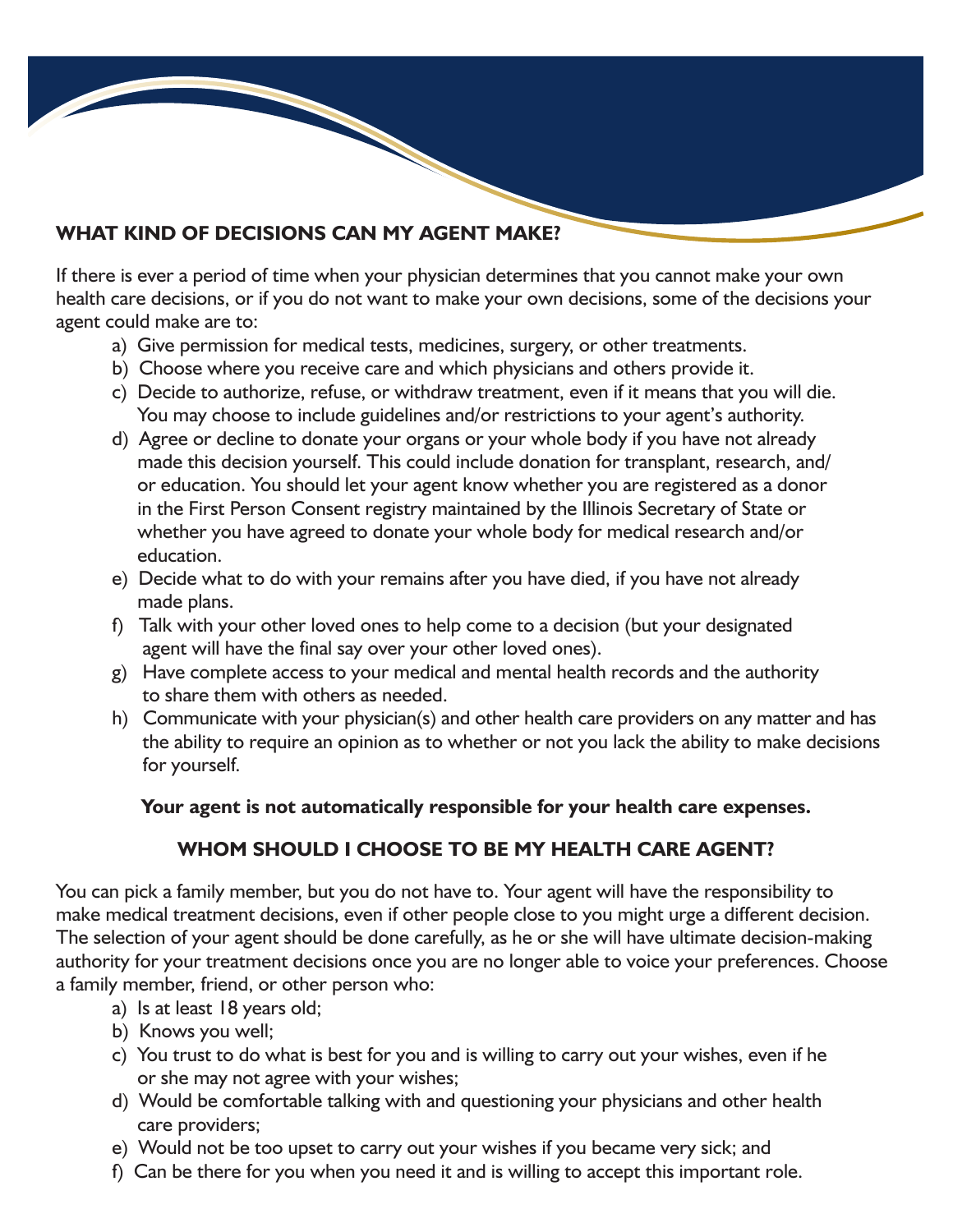#### **WHAT IF MY AGENT IS NOT AVAILABLE OR IS UNWILLING TO MAKE DECISIONS FOR ME?**

If the person who is your first choice is unable to carry out this role, then the second agent you chose will make the decisions; if your second agent is not available, then the third agent you chose will make the decisions. The second and third agents are called your successor agents and they function as back-up agents to your first choice agent and may act only one at a time and in the order you list them.

#### **WHAT WILL HAPPEN IF I DO NOT CHOOSE A HEALTH CARE AGENT?**

If you become unable to make your own health care decisions and have not named an agent in writing, your physician and other health care providers will ask a family member, friend, or guardian to make decisions for you. In Illinois, a law directs which of these individuals will be consulted. In that law, each of these individuals is called a "surrogate."

There are reasons why you may want to name an agent rather than rely on a surrogate:

- a) The person or people listed by this law may not be who you would want to make decisions for you.
- b) Some family members or friends might not be able or willing to make decisions as you would want them to.
- c) Family members and friends may disagree with one another about the best decisions.
- d) Under some circumstances, a surrogate may not be able to make the same kinds of decisions that an agent can make.

#### **WHAT IF THERE IS NO ONE AVAILABLE WHOM I TRUST TO BE MY AGENT?**

In this situation, it is especially important to talk to your physician and other health care providers and create written guidance about what you want or do not want, in case you are ever critically ill and cannot express your own wishes. You can complete a living will. You can also write your wishes down and/or discuss them with your physician or other health care provider and ask him or her to write it down in your chart. You might also want to use written or on-line resources to guide you through this process.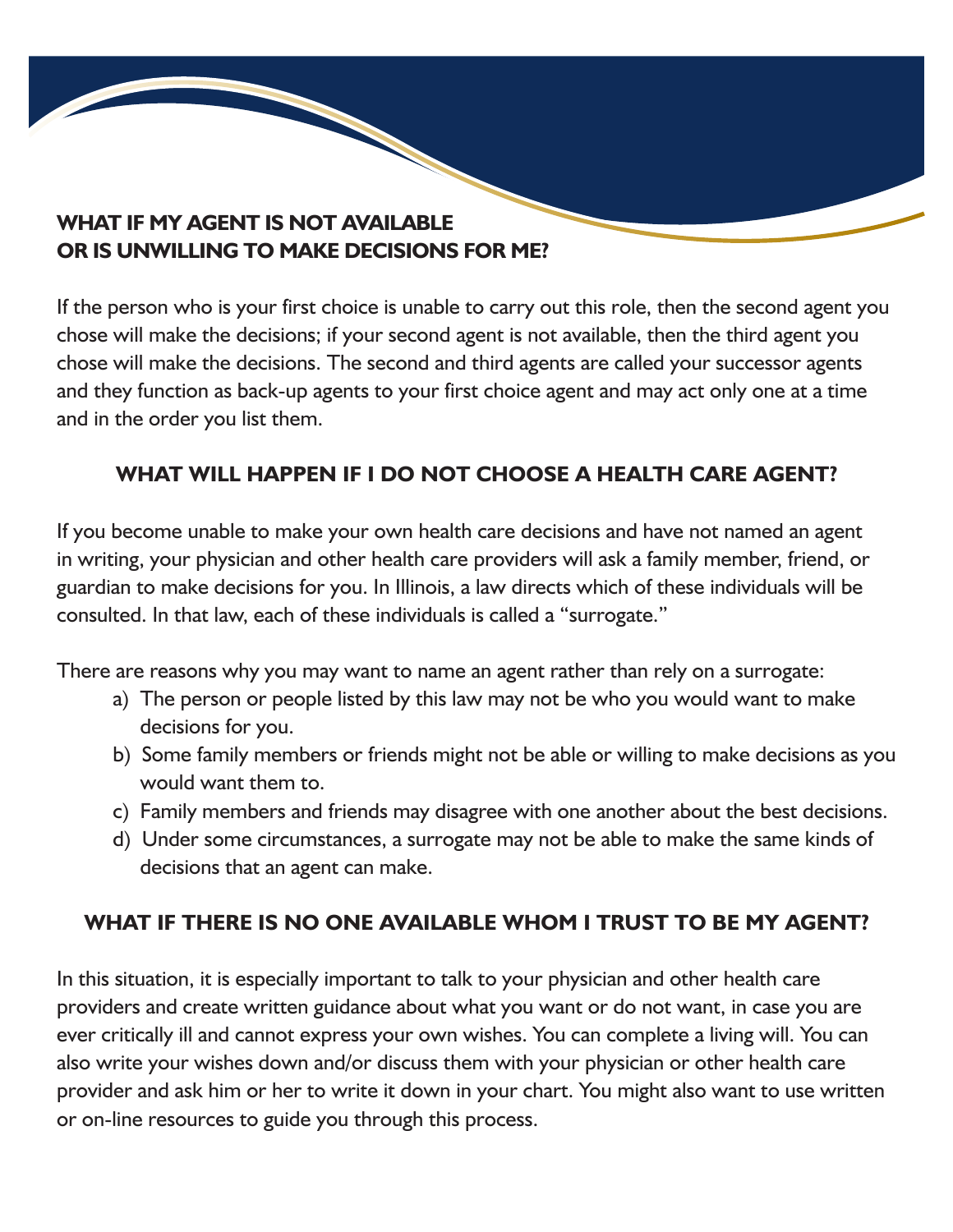#### **WHAT DO I DO WITH THIS FORM ONCE I COMPLETE IT?**

Follow these instructions after you have completed the form:

- a) Sign the form in front of a witness. See the form for a list of who can and cannot witness it.
- b) Ask the witness to sign it, too.
- c) There is no need to have the form notarized.
- d) Give a copy to your agent and to each of your successor agents.
- e) Give another copy to your physician.
- f) Take a copy with you when you go to the hospital.
- g) Show it to your family and friends and others who care for you.

#### **WHAT IF I CHANGE MY MIND?**

You may change your mind at any time. If you do, tell someone who is at least 18 years old that you have changed your mind, and/or destroy your document and any copies. If you wish, fill out a new form and make sure everyone you gave the old form to has a copy of the new one, including, but not limited to, your agents and your physicians.

#### **WHAT IF I DO NOT WANT TO USE THIS FORM?**

In the event you do not want to use this particular form, any document you complete must be executed by you, designate an agent who is over 18 years of age and not prohibited from serving as your agent, and state the agent's powers, but it need not be witnessed or conform in any other respect to the statutory health care power.

If you have questions about the use of any form, you may want to consult your physicians, other health care provider, and/or an attorney.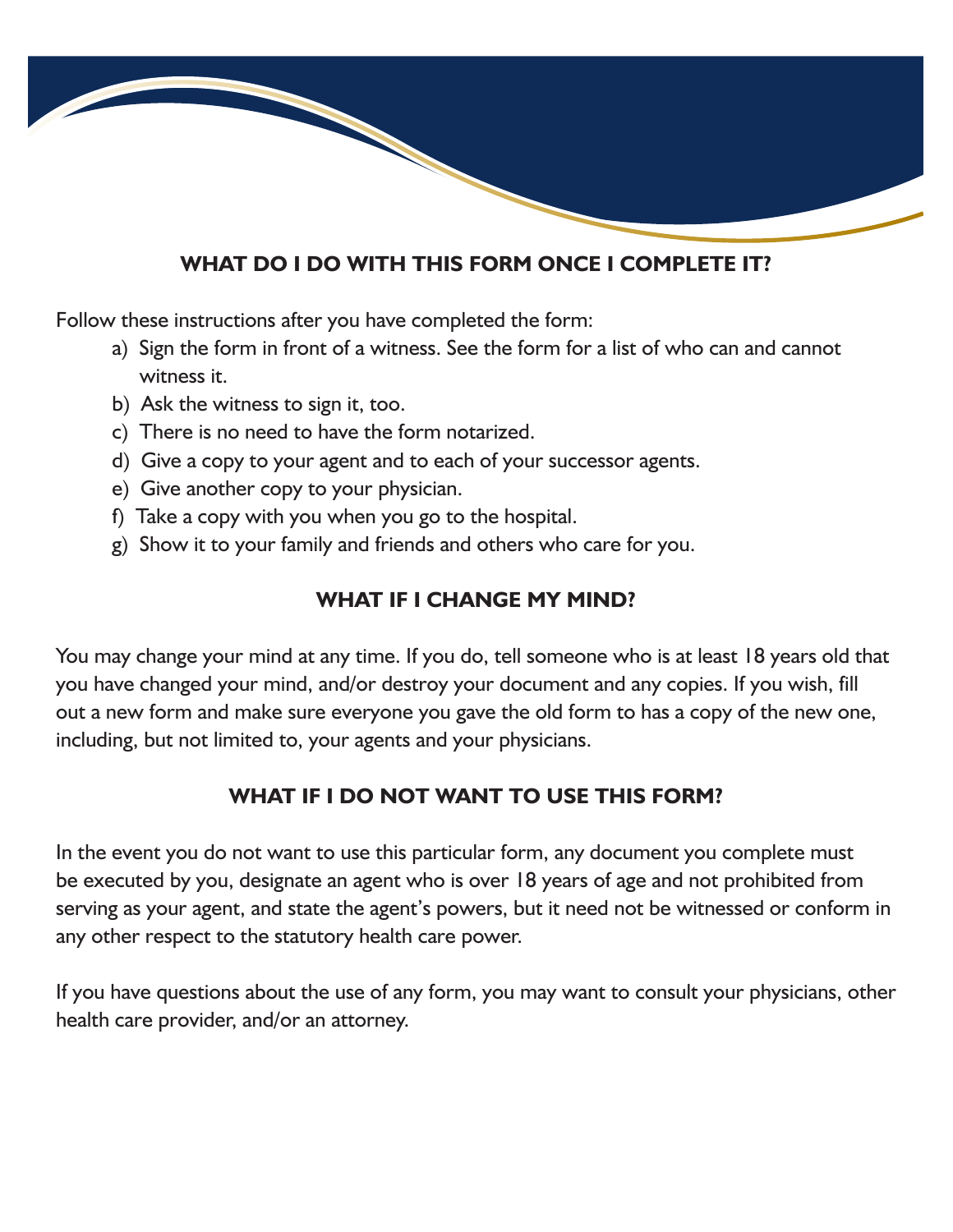#### **MY POWER OF ATTORNEY FOR HEALTH CARE**

#### **THIS POWER OF ATTORNEY REVOKES ALL PREVIOUS POWERS OF ATTORNEY**

**FOR HEALTH CARE.** (You must sign this form and a witness must also sign it before it is valid.)

Name: (print full name) \_\_\_\_\_\_\_\_\_\_\_\_\_\_\_\_\_\_\_\_\_\_\_\_\_\_\_\_\_\_\_\_\_\_\_\_\_\_\_\_\_\_\_\_\_\_\_\_\_\_\_\_\_\_\_\_\_

Address: \_\_\_\_\_\_\_\_\_\_\_\_\_\_\_\_\_\_\_\_\_\_\_\_\_\_\_\_\_\_\_\_\_\_\_\_\_\_\_\_\_\_\_\_\_\_\_\_\_\_\_\_\_\_\_\_\_\_\_\_\_\_\_\_\_\_\_\_\_

**I WANT THE FOLLOWING PERSON TO BE MY HEALTH CARE AGENT:** (an agent is

your personal representative under state and federal law):

Agent Name: \_\_\_\_\_\_\_\_\_\_\_\_\_\_\_\_\_\_\_\_\_\_\_\_\_\_\_\_\_\_\_\_\_\_\_\_\_\_\_\_\_\_\_\_\_\_\_\_\_\_\_\_\_\_\_\_\_\_\_\_\_\_\_\_\_

Agent Address: \_\_\_\_\_\_\_\_\_\_\_\_\_\_\_\_\_\_\_\_\_\_\_\_\_\_\_\_\_\_\_\_\_\_\_\_\_\_\_\_\_\_\_\_\_\_\_\_\_\_\_\_\_\_\_\_\_\_\_\_\_\_\_

Agent Phone Number(s): (include all numbers) \_\_\_\_\_\_\_\_\_\_\_\_\_\_\_\_\_\_\_\_\_\_\_\_\_\_\_\_\_\_\_\_\_\_\_\_\_\_

(Please check box if applicable) If a guardian of my person is to be appointed, I nominate the agent acting under this power of attorney as guardian.

#### **SUCCESSOR HEALTH CARE AGENT(S) (optional):**

If the agent I selected is unable or does not want to make health care decisions for me, then I request the person(s) I name below to be my successor health care agent(s). Only one person at a time can serve as my agent (add another page if you want to add more successor agent names):

| <b>Successor Agent #1:</b> |  |  |
|----------------------------|--|--|
|                            |  |  |
|                            |  |  |
|                            |  |  |
|                            |  |  |
|                            |  |  |
|                            |  |  |
| <b>Successor Agent #2:</b> |  |  |
|                            |  |  |
|                            |  |  |
|                            |  |  |
|                            |  |  |
| Phone Number(s):           |  |  |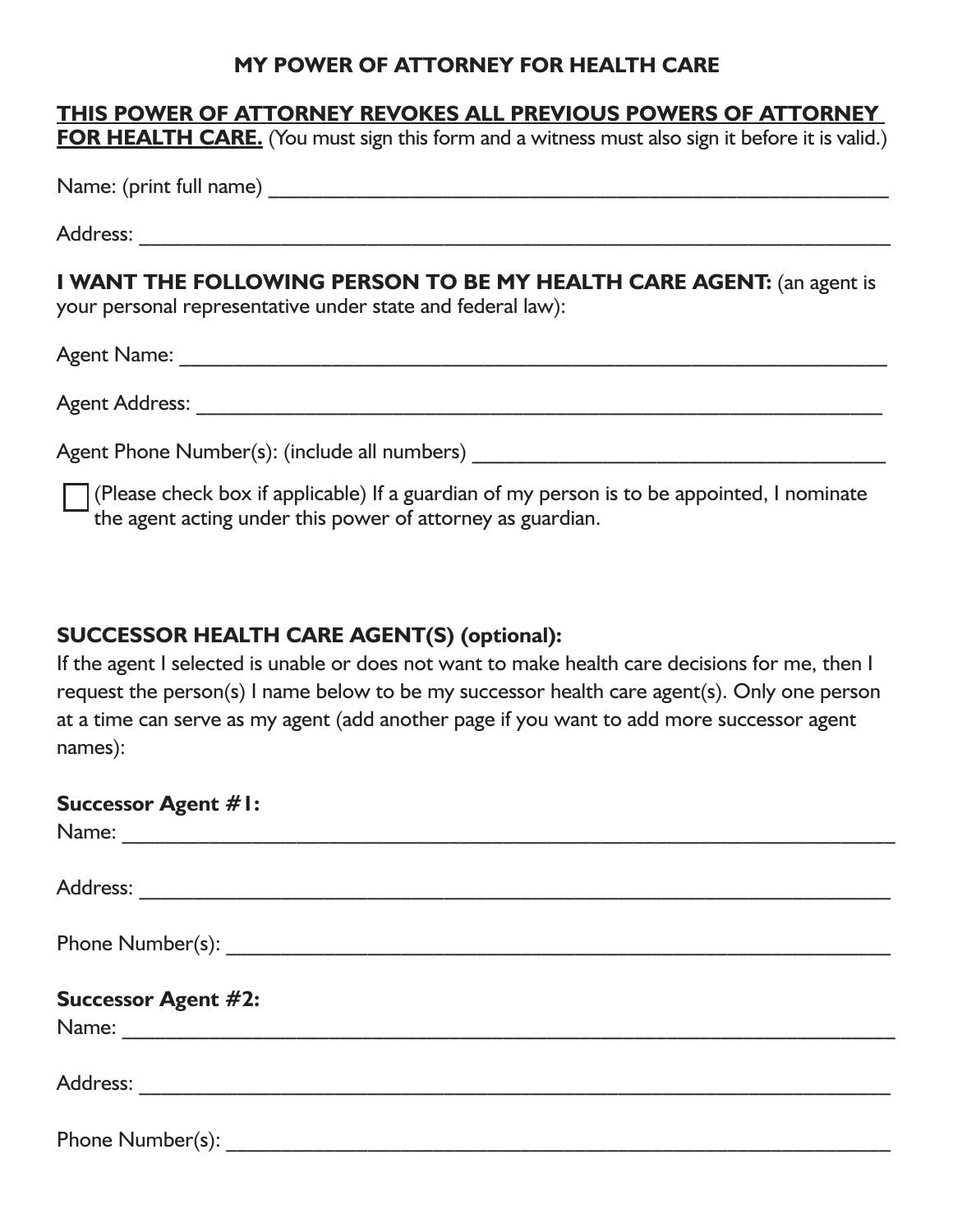#### **I AUTHORIZE MY AGENT TO (please check only one box):**

Make decisions for me only when I cannot make them for myself. The physician(s) taking care of me will determine when I lack this ability.

#### **OR**

Make decisions for me only when I cannot make them for myself. The physician(s) taking care of me will determine when I lack this ability. Starting now, for the purpose of assisting me with my health care plans and decisions, my agent shall have complete access to my medical and mental health records, the authority to share them to others as needed, and the complete ability to communicate with my personal physician(s) and other health care providers, including the ability to require an opinion of my physician as to whether I lack the ability to make decisions for myself.

#### **OR**

Make decisions for me starting now and continuing after I am no longer able to make them for myself. While I am still able to make my own decisions, I can still do so if I want to. **(If no statement above is checked, then the first statement will be implemented.)**

The subject of life-sustaining treatment is of particular importance. Life-sustaining treatments may include tube feedings or fluids through a tube, breathing machines, and CPR. In general, your agent is instructed to consider the relief of suffering, the quality as well as the possible extension of your life, and your previously expressed wishes. Your agent will weigh the burdens versus benefits of proposed treatments in make decisions on your behalf.

Additional statements concerning the withholding or removal of life-sustaining treatment are described below. These can serve as a guide for your agent when making decisions for you. Ask your physician or health care provider if you have any questions about these statements.

#### **SELECT ONLY ONE STATEMENT BELOW THAT BEST EXPRESSES YOUR WISHES (optional):**

The quality of my life is more important than the length of my life. If I am unconscious and my attending physician believes, in accordance with reasonable medical standards, that I will not wake up or recover my ability to think, communicate with my family and friends, and experience my surroundings, I do not want treatments to prolong my life or delay my death, but I do want treatment or care to make me comfortable and to relieve me of pain.

Staying alive is more important to me, no matter how sick I am, how much I am suffering, the cost of the procedures, or how unlikely my chances for recovery are. I want my life to be prolonged to the greatest extent possible in accordance with reasonable medical standards.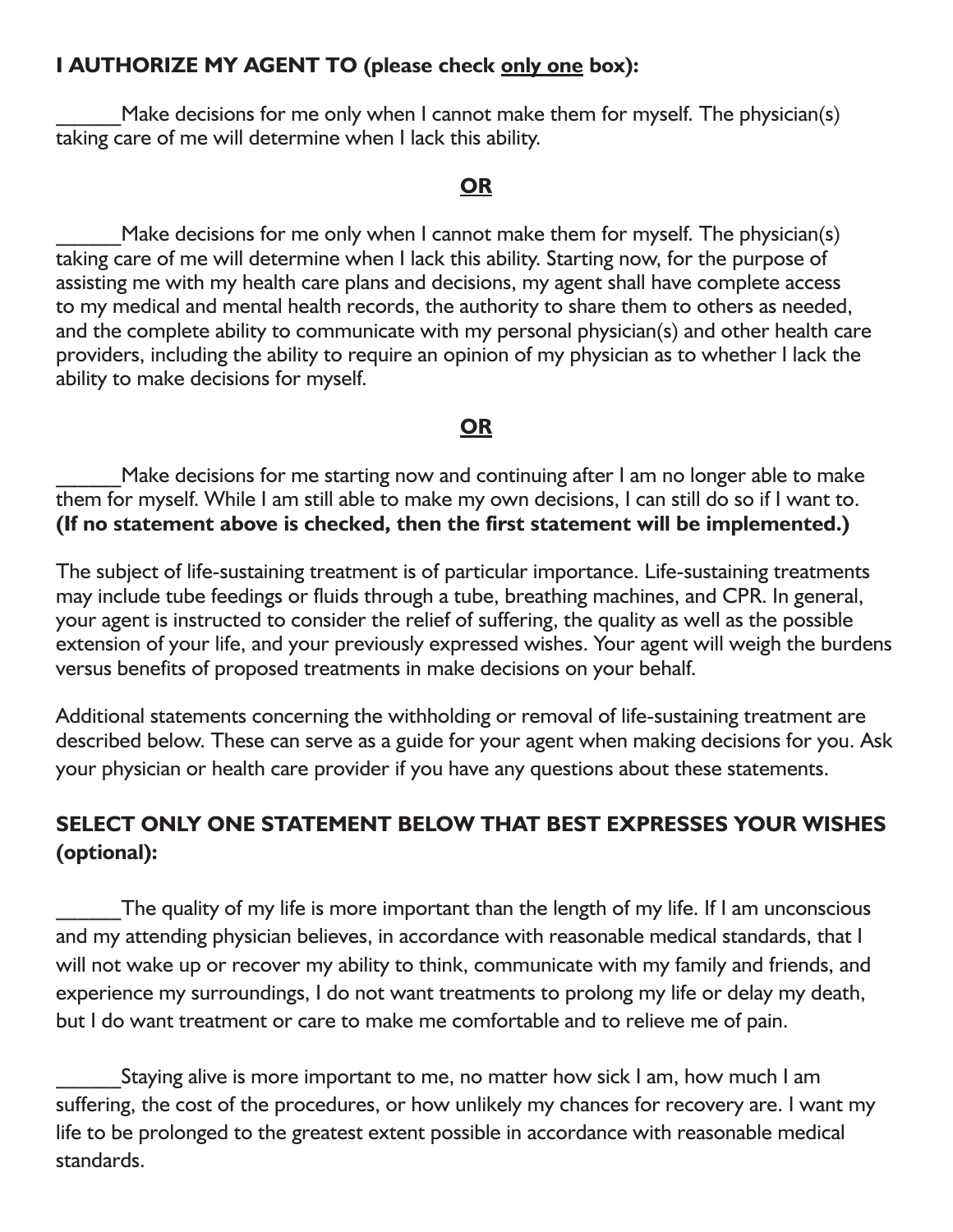#### **SPECIFIC LIMITATIONS TO MY AGENT'S DECISION-MAKING AUTHORITY:**

The above grant of power is intended to be as broad as possible so that your agent will have the authority to make any decision you could make to obtain or terminate any type of health care. If you wish to limit the scope of your agent's powers or prescribe special rules or limit the power to authorize autopsy of dispose of remains, you may do so specifically in this form.

| <b>Individual Name</b> (print full name): |  |
|-------------------------------------------|--|
| <b>Individual Signature:</b>              |  |
| Date of completed document:               |  |

#### **HAVE YOUR WITNESS AGREE TO WHAT IS WRITTEN BELOW, AND THEN COMPLETE THE SIGNATURE PORTION:**

I am at least 18 years old. (check one of the options below):

\_\_\_\_\_\_I saw the principal sign this document, or

The principal told me that the signature or mark on the principal signature line is his or hers.

I am not the agent or successor agent(s) named in this document. I am not related to the principal, the agent or the successor agent(s) by blood, marriage, or adoption. I am not the principal's physician, advanced practice nurse, primary nurse assigned to patient, dentist, podiatric physician, optometrist, psychologist, or a relative of one of those individuals. I am not an owner or operator (or the relative of an owner or operator) of the health care facility where the principal is a patient or resident.

Witness Name (print name): \_\_\_\_\_\_\_\_\_\_\_\_\_\_\_\_\_\_\_\_\_\_\_\_\_\_\_\_\_\_\_\_\_\_\_\_\_\_\_\_\_\_\_\_\_\_\_\_\_\_\_\_\_

Witness Address: \_\_\_\_\_\_\_\_\_\_\_\_\_\_\_\_\_\_\_\_\_\_\_\_\_\_\_\_\_\_\_\_\_\_\_\_\_\_\_\_\_\_\_\_\_\_\_\_\_\_\_\_\_\_\_\_\_\_\_\_\_\_

Witness Signature: Today's Date: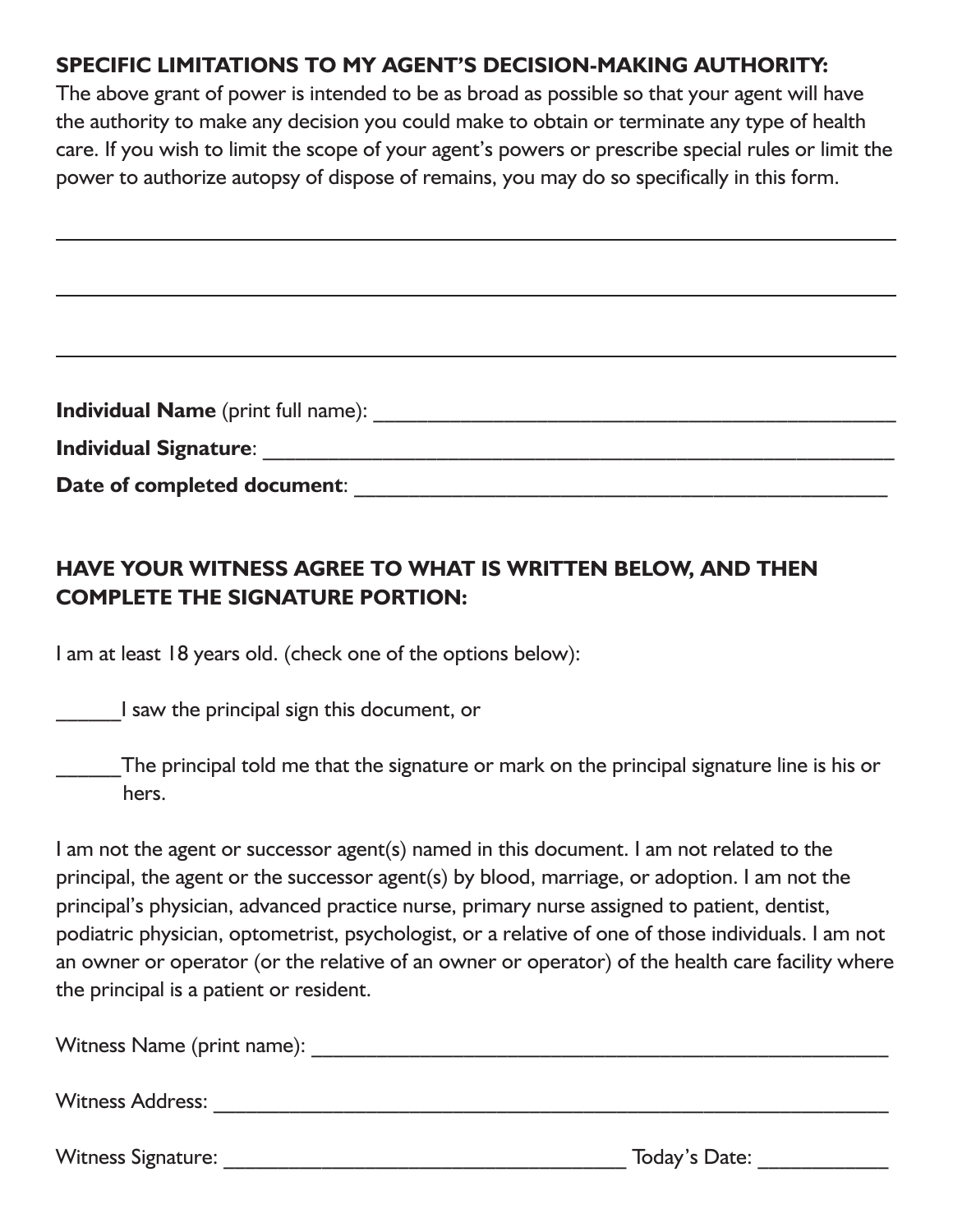#### **Questions And Answers About Living Wills**

#### **1. What is a Living Will and when does it take it effect?**

A Living Will (also called a "declaration") is a document that you sign that states that you do not want your physician to use death-delaying procedures if you develop a terminal condition. The living will takes effect only if you have a terminal illness and cannot speak for yourself.

#### **2. What is a "terminal condition"?**

A condition that cannot be cured or reversed, with death imminent, and with the use of death-delaying procedures merely prolonging the dying process.

#### **3. What is a "death-delaying procedure?"**

Death-delaying procedures serve only to postpone the moment of death. They may include assisted ventilation, artificial kidney treatments, medication, blood transfusions, and tube feeding.

#### **4. How do I create a Living Will?**

You must be a competent person at least 18 years old. You may fill out and sign the Living Will Declaration contained in this booklet or other forms recognized by Illinois. It must be signed by you, or another person at your direction, in the presence of *two witnesses.*

#### **5. Who can witness the signing of my Living Will?**

Anyone at least 18 years old who is not entitled to inherit from your estate or financially responsible for your medical care.

#### **6. When does a Living Will take effect and how long is it effective?** Your Living Will takes effect when a physician certifies that you have a terminal condition. A living will remains valid until you revoke it.

#### **7. How do I revoke or change my Living Will?**

A Living Will can be revoked at anytime, regardless of your physical or mental condition, by revoking the current form and signing a new one.

#### **8. Should I have both a living will and a healthcare power of attorney?**

Your Living Will does not take effect so long as your agent under a healthcare power of attorney is available and willing to make life-sustaining treatment decisions. If you do not wish to be kept alive by life-sustaining treatment, you should consider signing both documents because the living will reinforces the intent of the power of attorney for healthcare.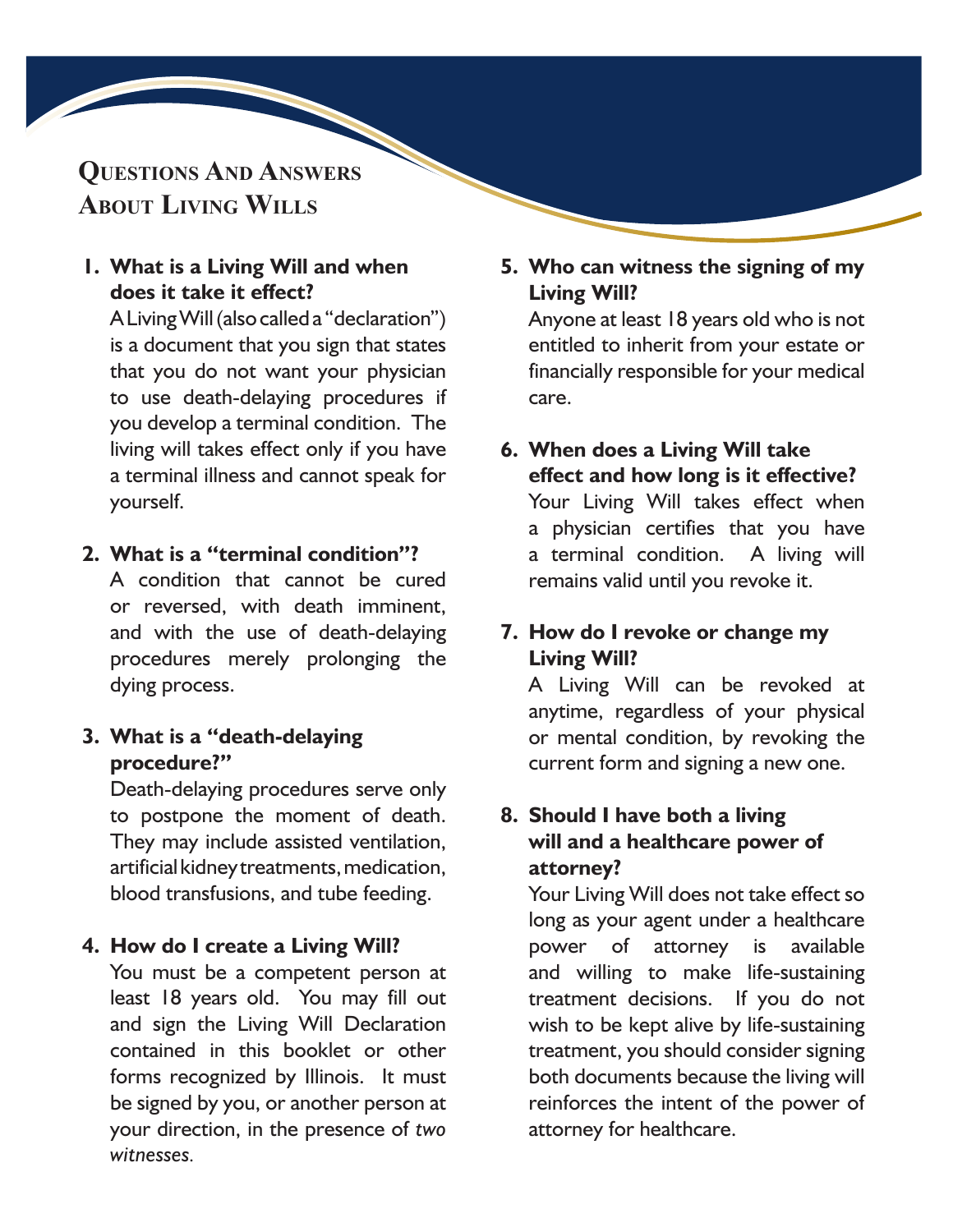### **ILLINOIS LIVING WILL**

#### *DECLARATION*

I, \_\_\_\_\_\_\_\_\_\_\_\_\_\_\_\_\_\_\_\_\_\_\_\_\_\_\_\_\_being of sound mind and lawful age do hereby declare this to be my Living Will which I freely and voluntarily made on this \_\_\_\_\_\_\_\_ day of\_\_\_\_\_\_\_\_\_ (month), 20  $\qquad$  ( year). Should I have a prior Living Will, I hereby revoke same and declare this to be my Living Will.

I, willfully and voluntarily, make known my desires that my moment of death shall not be artificially postponed.

If at any time I should have an incurable and irreversible injury, disease, permanent unconsciousness or illness judged to be a terminal condition by my attending physician, who has personally examined me, and my attending physician has determined that my death is imminent, except for death delaying procedures, I direct that procedures which would only prolong the dying process be withheld or withdrawn.

I further direct that I be permitted to die naturally with only the administration of medication, sustenance, or the performance of any medical procedure deemed necessary by my attending physician to provide me with comfort care only.

#### **OTHER DIRECTIONS (IF ANY)**

In the absence of my ability to give directions regarding the use of such death delaying procedures, it is my intention that this declaration shall be honored by my family and physician as the final expression of my legal right to refuse medical or surgical treatment and accept the consequences from such refusal.

Should a conflict exist between my Healthcare Power of Attorney form and my Living Will, it is my intention that my HPOA shall be followed as evidence of my preference in this matter.

 ${\sf Signal}$ 

 $(Street);$   $(City)$   $(State)$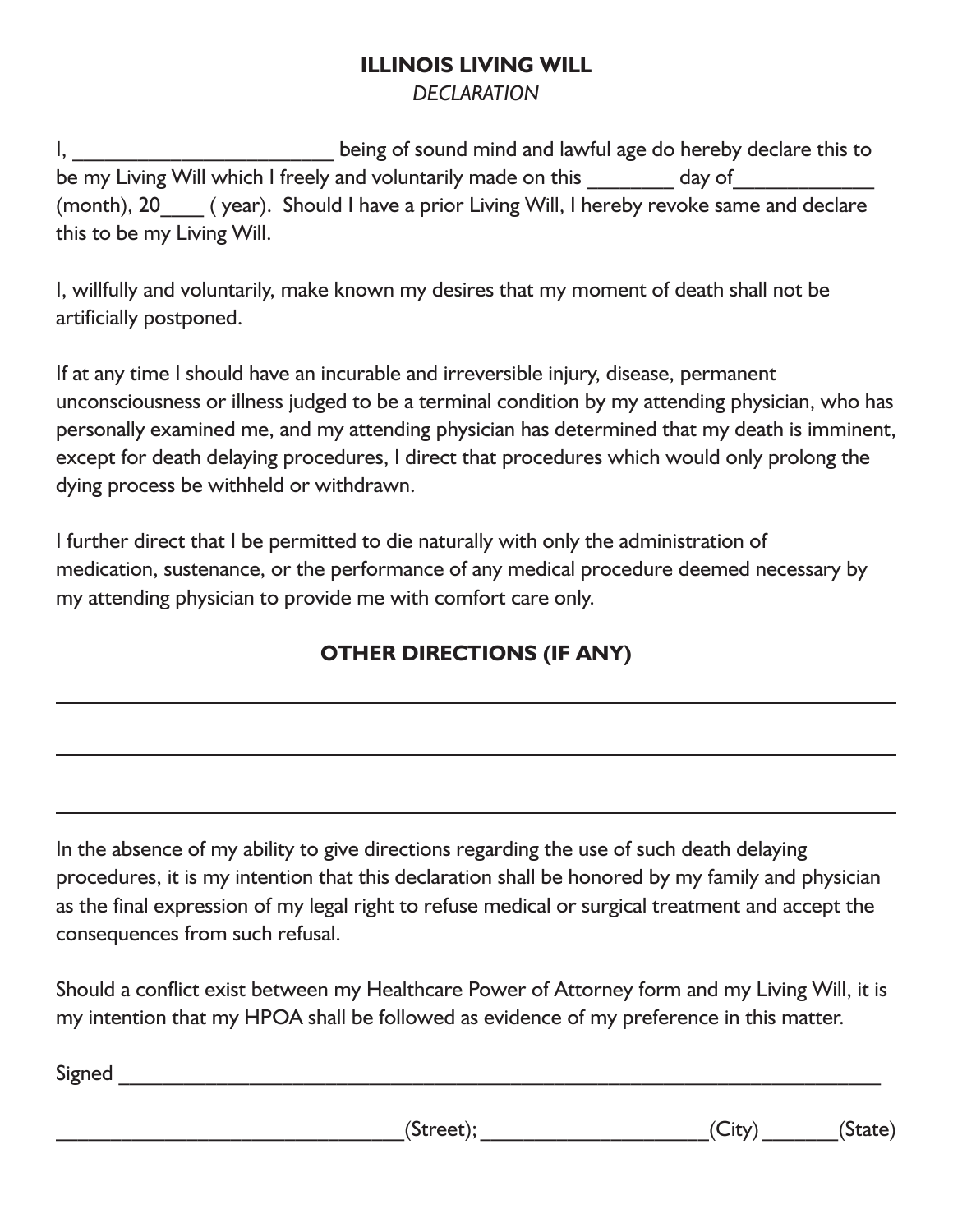#### **WITNESS DECLARATION**

The declarant is personally known to me and I believe him or her to be of sound mind. I saw the declarant sign the Living Will declaration in my presence (or the declarant acknowledged in my presence that he or she had signed the declaration) and I signed the declaration as a witness in the presence of the declarant.

I did not sign the declarant's signature above for or at the direction of the declarant.

At the date of this instrument, I am not entitled to any portion of the estate of the declarant according to the laws of intestate succession or, to the best of my knowledge and belief, under any Last Will and Testament of declarant or any other instrument taking effect at declarant's death, or directly financially responsible for declarant's medical care.

| Signature | <b>Print Name</b> |
|-----------|-------------------|
| Date      | <b>Address</b>    |
| Signature | <b>Print Name</b> |
| Date      | <b>Address</b>    |

[Two witness signatures required.]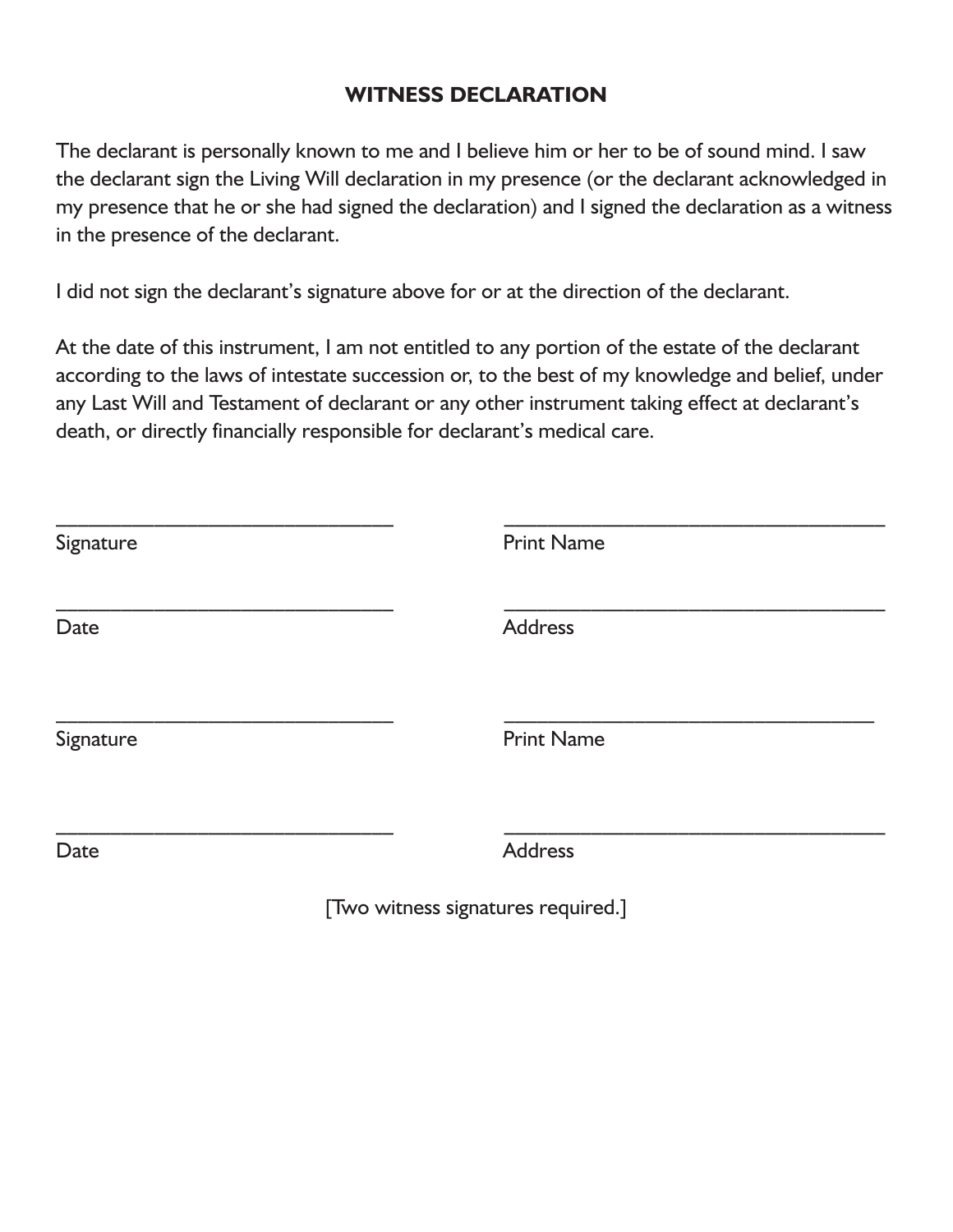

S601-171 R 04/18, 12/18